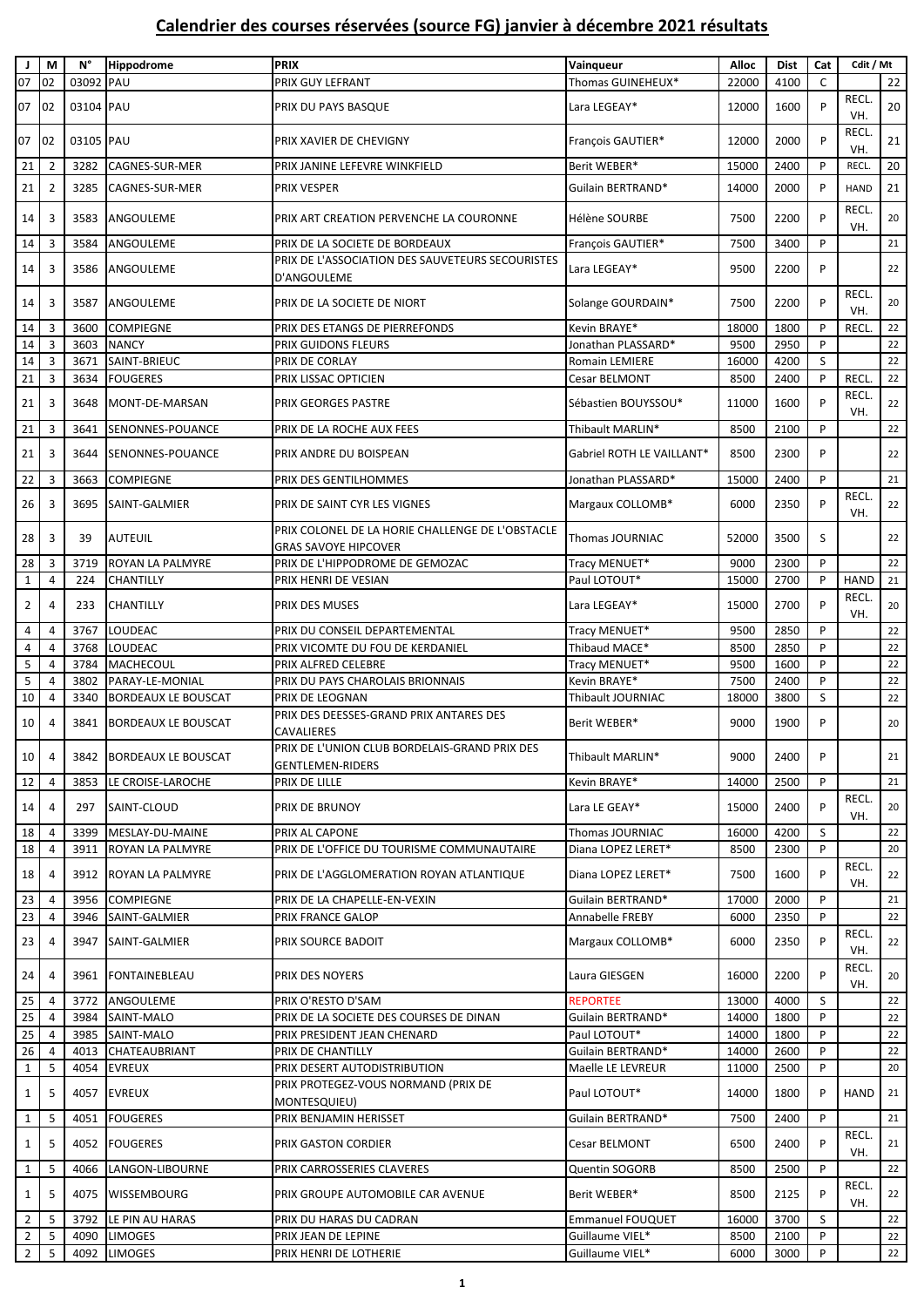| $\overline{2}$  | 5              | 4083 | SABLE-SUR-SARTHE                 | PRIX DE LA VEGRE                                                          | François GAUTIER *        | 7500  | 1650         | P            | RECL.<br>VH.       | 22       |
|-----------------|----------------|------|----------------------------------|---------------------------------------------------------------------------|---------------------------|-------|--------------|--------------|--------------------|----------|
| 8               | 5              | 4139 | NORT-SUR-ERDRE                   | PRIX LE JARDIN D'ESSENCES                                                 | Tracy MENUET*             | 9500  | 2500         | P            |                    | 22       |
| 9               | 5              | 3819 | MORLAIX                          | PRIX RENE COUETIL                                                         | Cathy JOUBERT             | 13000 | 3900         | S            | <b>HAND</b>        | 22       |
| 9               | 5              | 4164 | <b>MORLAIX</b>                   | PRIX GENERAL LE BON                                                       | Thibault MARLIN*          | 7500  | 1800         | P            |                    | 22       |
|                 |                |      |                                  | PRIX GROUPAMA - PRIX GEORGES BONSERGENT (PRIX                             |                           |       |              |              |                    |          |
| 13              | 5              | 3517 | LE LION D'ANGERS                 |                                                                           | Freddy TETT*              | 21000 | 4500         | C            |                    | 22       |
|                 |                |      |                                  | DE GENE)                                                                  |                           |       |              |              |                    |          |
| 13              | 5              | 4216 | <b>LYON PARILLY</b>              | PRIX JEAN-PIERRE RAVOUX                                                   | Margaux COLLOMB*          | 14000 | 2200         | P            |                    | 22       |
| 13              | 5              | 4204 | SAINT-BRIEUC                     | PRIX EUGENE LOREE                                                         | <b>Quentin SOGORB</b>     | 6500  | 1700         | P            |                    | 22       |
| 13              | 5              | 4221 | <b>WISSEMBOURG</b>               | PRIX LECLERC DRIVE WISSEMBOURG                                            | Marie GAST                | 8500  | 2400         | P            |                    | 22       |
| 13              | 5              | 4222 | <b>WISSEMBOURG</b>               | PRIX LAUEFFER - ENERGIES RENOUVELABLES                                    | Romain BOUTAULT           | 10500 | 2150         | P            | <b>HAND</b>        | 22       |
| 16              | 5              | 4251 | <b>ANGERS</b>                    | PRIX DU PONT AUX FILLES                                                   | Justine MERCIER*          | 12000 | 2300         | P            |                    | 20       |
| 16              | 5              | 4436 | <b>ANGERS</b>                    | PRIX RICHMOND BRISSAC                                                     | <b>Baptiste BOURGEAIS</b> | 12000 | 3000         | P            | <b>HAND</b>        | 21       |
| 16              | 5              | 4253 | LE PIN AU HARAS                  | PRIX DU HARAS DU PETIT TELLIER                                            | ELORA PAIREL-TOWLSON      | 8500  | 2200         | P            |                    | 20       |
| 16              | 5              | 4254 | LE PIN AU HARAS                  | PRIX DU HARAS DE GRANDCAMP                                                | Cesar BELMONT             | 8500  | 3100         | P            |                    | 21       |
| 19              | 5              | 4282 | LE CROISE-LAROCHE                | PRIX DE BRUXELLES                                                         | Etienne MERLE*            | 12000 | 2500         | P            | <b>HAND</b>        | 21       |
| 23              | 5              | 115  | AUTEUIL                          | GRAS SAVOYE HIPCOVER PRIX MARECHAL FOCH                                   | Benjamin CARON*           | 53000 | 4400         | S            |                    | 22       |
| $\overline{23}$ | 5              |      | SAVENAY                          |                                                                           |                           |       |              | P            |                    |          |
|                 |                | 4317 |                                  | PRIX WUTZELINE                                                            | Paul LOTOUT*              | 8000  | 2600         |              |                    | 22       |
| 24              | 5              | 4337 | ROSTRENEN                        | PRIX DU COMTE ANTOINE ROUILLE D'ORFEUIL                                   | Paul LOTOUT*              | 6000  | 2200         | P            |                    | 22       |
| 24              | 5              | 4357 | <b>WISSEMBOURG</b>               | PRIX ESPACE H                                                             | Marie ROLLANDO*           | 7500  | 2125         | P            |                    | 22       |
| 27              | 5              | 482  | PARISLONGCHAMP                   | PRIX DES DEESSES                                                          | Cathy JOUBERT             | 18000 | 2000         | P            | <b>RECL</b>        | 20       |
| 30              | 5              | 4418 | LA-ROCHE-POSAY                   | PRIX DES ARTISANS ET COMMERCANTS DE LA ROCHE-<br>POSAY (PX CABARET NELLO) | François GAUTIER*         | 6500  | 2400         | P            | RECL.              | 22       |
| 30              | 5              | 4412 | <b>VANNES</b>                    | PRIX DU CONSEIL DEPARTEMENAL DU MORBIHAN                                  | Amandine SEIGNOUX         | 9000  | 2200         | P            |                    | 22       |
|                 |                |      |                                  |                                                                           |                           |       | 4700         |              |                    |          |
| $\mathbf{1}$    | 6              | 3242 | <b>COMPIEGNE</b>                 | PRIX XAVIER DE CHEVIGNY                                                   | Léo-Paul BRECHET*         | 21000 |              | C            |                    | 22       |
| 6               | 6              | 569  | <b>CHANTILLY</b>                 | PRIX ALY KHAN                                                             | Thibaud MACE*             | 24000 | 1200         | P            |                    | 21       |
| 6               | 6              | 4746 | <b>CORLAY</b>                    | PRIX KERBASTAR                                                            | Margaux COLLOMB*          | 7000  | 3100         | P            |                    | 22       |
| 6               | 6              | 5350 | <b>MONTLUCON</b>                 | PRIX REYT COMPTOIR DE L'OURS                                              | Guillaume VIEL*           | 7500  | 2300         | P            | <b>RECL</b><br>VH. | 22       |
| 6               | 6              | 4753 | NORT-SUR-ERDRE                   | PRIX BMI SOL EQUESTRE                                                     | Morgane BRUERE*           | 9000  | 1800         | P            | <b>HAND</b>        | 22       |
| 6               | 6              | 4754 | NORT-SUR-ERDRE                   | PRIX CHARIER TP NOZAY                                                     | Justine MERCIER*          | 7000  | 2500         | P            | <b>RECL</b><br>VH. | 22       |
| 12              | 6              | 5368 | <b>CLUNY</b>                     | PRIX GILLES DENIS                                                         | Cesar BELMONT             | 8500  | 1900         | P            |                    | 22       |
| 20              | 6              | 5377 | AIX-LES-BAINS                    | PRIX JEAN COURTINAT                                                       | Kevin WOODBURN            | 9500  | 2000         | P            |                    | 22       |
|                 |                |      |                                  | CHPT DU MONDE LONGINES FEGENTRI - PRIX REINE                              |                           |       |              |              |                    |          |
| 20              | 6              | 611  | <b>CHANTILLY</b>                 | MARIE-AMELIE LONGINES                                                     | Sofia PRESITS             | 15000 | 2000         | P            | <b>HAND</b>        | 20       |
| 20              | 6              | 4905 | <b>DURTAL</b>                    | PRIX DE LA TOURLOURETTE                                                   | Thibaud MACE*             | 9500  | 2300         | P            |                    | 22       |
| 20              | 6              | 5080 | <b>MONTAUBAN</b>                 | PRIX ETIENNE BARRIER                                                      | Sébastien BOUYSSOU*       | 8000  | 2250         | P            | RECL.              | 22       |
|                 |                |      |                                  |                                                                           |                           |       |              |              | VH.                |          |
| 20              | 6              | 3952 | SAINT-PIERRE-LA-COUR             | PRIX FTPB                                                                 | Thibault JOURNIAC*        | 12000 | 4250         | $\mathsf{C}$ |                    | 22       |
| 24              | 6              | 627  | PARISLONGCHAMP                   | PRIX DES CENTAURES                                                        | Gabriel ROTH LE VAILLANT* | 18000 | 2400         | P            |                    | 21       |
| 27              | 6              | 3961 | <b>GRANVILLE-ST PAIR SUR MER</b> | PRIX STL NAUTISME GRANVILLE                                               | Cathy JOUBERT             | 13000 | 4300         | S            | <b>HAND</b>        | 22       |
| 27              | 6              | 4914 | LA-ROCHE-POSAY                   | PRIX DU FUTUROSCOPE                                                       | Paul LOTOUT*              | 6500  | 2400         | P            |                    | 22       |
|                 | $\overline{7}$ |      |                                  | PRIX DES LIONS                                                            |                           |       |              | P            |                    | 21       |
| 3               |                | 653  | CHANTILLY                        |                                                                           | <b>Gijs SNIJDERS</b>      | 17000 | 1600         |              |                    |          |
| 4               | $\overline{7}$ | 4782 | <b>LA GACILLY</b>                | PRIX BAR PMU SIXT SUR AFF                                                 | Thibault MARLIN*          | 6500  | 2250         | P            |                    | 22       |
| 4               | 7              | 5566 | <b>VITTEL</b>                    | PRIX DE CRAINVILLERS                                                      | Kevin BRAYE*              | 8500  | 2400         | P            | RECL.<br>VH.       | 22       |
| 4               | $\overline{7}$ | 5567 | <b>VITTEL</b>                    | PRIX MARIA LECZINSKA                                                      | Marie ROLLANDO*           | 9000  | 1600         | P            | <b>HAND</b>        | 22       |
| 11              | $\overline{7}$ | 5117 | CASTERA-VERDUZAN                 | PRIX DES MOUSQUETAIRES                                                    | Thibaud MACE*             | 9500  | 2400         | P            |                    | 22       |
| 14              | $\overline{7}$ | 4803 | <b>CORLAY</b>                    | PRIX RENDEZ-VOUS                                                          | Xavier LE QUERE           | 6000  | 2300         | P            |                    | 22       |
| 14              | $\overline{7}$ | 4618 | <b>DIEPPE</b>                    | PRIX DU PUITS SALE                                                        | Kevin BRAYE*              | 14000 | 3400         | P            |                    | 22       |
| 14              | $\overline{7}$ | 4016 | POMPADOUR                        | PRIX VICTOR BASSE - THREE NATIONS CUP                                     | Freddy TETT*              | 16000 | 3900         | H            |                    | 22       |
| 14              | $\overline{7}$ |      |                                  |                                                                           |                           |       |              | P            |                    |          |
|                 | $\overline{7}$ | 5126 | POMPADOUR                        | PRIX JEAN-CLAUDE TENEZE                                                   | Lara LE GEAY*             | 6500  | 1700<br>1700 | P            | <b>RECL</b>        | 22<br>22 |
| 14              |                | 5127 | POMPADOUR                        | PRIX DOCTEUR MOURIES                                                      | Marie ROLLANDO*           | 7500  |              |              |                    |          |
| 14              | $\overline{7}$ | 5128 | POMPADOUR                        | PRIX BARON DE NEXON                                                       | Marie ROLLANDO*           | 7500  | 2400         | P            |                    | 22       |
| 18              | $\overline{7}$ | 4022 | LA-ROCHE-POSAY                   | PRIX DOCTEUR MARECHAL                                                     | Théo DUMOUCH              | 13000 | 4200         | S            |                    | 22       |
| 18              | 7              | 5575 | MONTIER-EN-DER                   | PRIX NATHANAELLE ARTU - PRIX P.MICHEL,R.PICARD ET<br>P.MARCHAND           | <b>ANNULÉE</b>            | 8500  | 1700         | P            |                    | 22       |
| 18              | 7              | 5576 | MONTIER-EN-DER                   | PRIX CLAUDE BURON - PRIX RESIDENCE DES<br>MARECHAUX                       | ANNULÉE                   | 8500  | 3000         | P            |                    | 22       |
| 21              | 7              | 5442 | <b>VICHY</b>                     | PRIX DE L'OFFICE DU TOURISME                                              | Tracy MENUET*             | 12000 | 1850         | P            | <b>RECL</b><br>VH. | 22       |
| 25              | 7              | 4937 | ROCHEFORT-SUR-LOIRE              | PRIX DIEUZY - PRIX WILLIAM DE MONTZEY (1928-2011)                         | Guillaume VIEL*           | 7500  | 2400         | P            |                    | 22       |
| 25              | $\overline{7}$ | 5580 | <b>VITTEL</b>                    | PRIX DE LA MAISON DU PATRIMOINE                                           | Jules GERARDIN            | 8500  | 2100         | P            |                    | 22       |
| 26              | $\overline{7}$ | 4825 | GUERLESQUIN                      | PRIX ETS LEGUERN SPECIALISTE DU TOIT                                      | Lara LE GEAY*             | 9500  | 2900         | P            |                    | 22       |
|                 |                |      |                                  |                                                                           |                           |       |              |              |                    |          |
| $\mathbf{1}$    | 8              | 4044 | <b>DINAN</b>                     | PRIX COBI ENGINERING                                                      | Léo-Paul BRECHET*         | 12000 | 4250         | S            |                    | 22       |
| $\mathbf{1}$    | 8              | 4836 | <b>DINAN</b>                     | PRIX IDEAL AUTO                                                           | Xavier LE QUERE           | 6000  | 2700         | P            |                    | 21       |
| $\mathbf{1}$    | 8              | 5201 | ROYAN LA PALMYRE                 | PRIX M.M.A.                                                               | Justine MERCIER*          | 8500  | 2300         | P            |                    | 22       |
| $\mathbf{1}$    | 8              | 5202 | ROYAN LA PALMYRE                 | PRIX DYNAVENA / ETOURNEAUD                                                | Amandine SEIGNOUX         | 8500  | 2300         | P            |                    | 20       |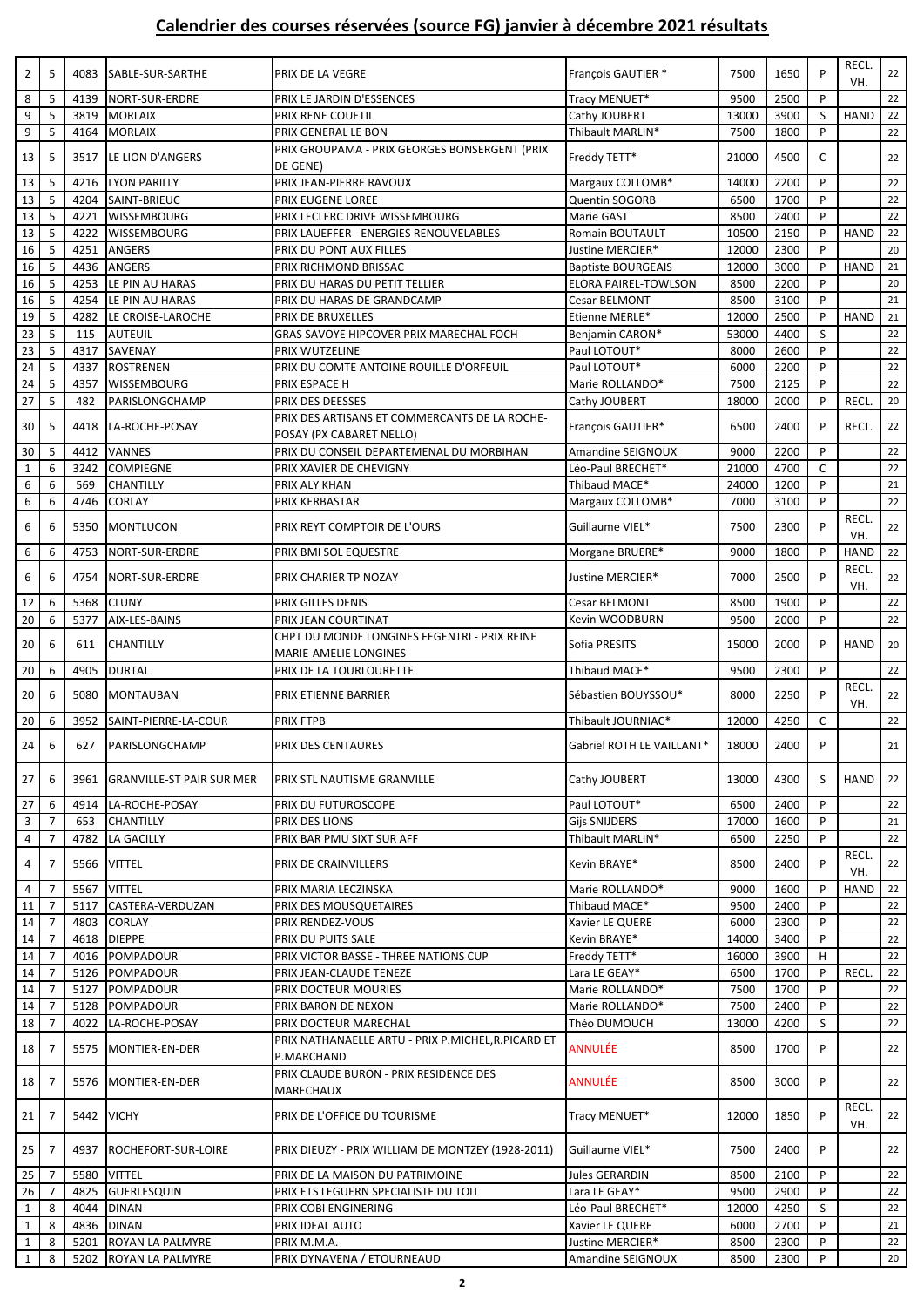| 6               | 8            | 3163              | <b>CLAIREFONTAINE</b>                          | PRIX MICHEL D'AREXY                                                   | Théo DUMOUCH                         | 34000          | 3700         | S           | <b>HAND</b>                 | 22       |
|-----------------|--------------|-------------------|------------------------------------------------|-----------------------------------------------------------------------|--------------------------------------|----------------|--------------|-------------|-----------------------------|----------|
| 6               | 8            | 744               | CLAIREFONTAINE                                 | PRIX DU CLOS FLEURI                                                   | Albane VILELLA SEGUI                 | 17000          | 1500         | P           |                             | 20       |
| 6               | 8            | 4680              | <b>CLAIREFONTAINE</b>                          | PRIX GUY DU FAUR DE PIBRAC                                            | Gabriel ROTH LE VAILLANT*            | 15000          | 1600         | P           | <b>HAND</b>                 | 21       |
| 8               | 8            | 750               | <b>DEAUVILLE</b>                               | PRIX DU HARAS DE LA POMME                                             | Berit WEBER*                         | 17000          | 2000         | P           |                             | 20       |
| $\overline{7}$  | 8            | 743               | <b>DEAUVILLE</b>                               | <b>66EME PRIX GEORGES COURTOIS</b>                                    | Alexis LEMER*                        | 15000          | 3400         | P           | <b>HAND</b>                 | 21       |
| 8               | 8            | 751               | DEAUVILLE                                      | PRIX ROYAL BARRIERE - MEMORIAL BARON HENRY DE<br>MONTESQUIEU          | Hana JURANKOVA                       | 17000          | 2500         | P           |                             | 22       |
| 8               | 8            | 4953              | ROCHEFORT-SUR-LOIRE                            | PRIX CABERNET D'ANJOU                                                 | Guillaume VIEL*                      | 7500           | 2400         | P           | <b>HAND</b>                 | 22       |
| 14              | 8            | 3327              | <b>DIEPPE</b>                                  | PRIX ARENICE                                                          | <b>ANNULÉE</b>                       | 21000          | 3900         | S           |                             | 22       |
| 15              | 8            | 5001              | <b>GRANVILLE-ST PAIR SUR MER</b>               | <b>PRIX PEGASE</b>                                                    | Léo-Paul BRECHET*                    | 8000           | 3100         | P           |                             | 22       |
| 15              | 8            | 5232              | <b>POMPADOUR</b>                               | PRIX MARQUISE DE POMPADOUR                                            | Mathilde BOURILLON*                  | 6500           | 1700         | P           |                             | 20       |
| 15              | 8            | <b>5506 VICHY</b> |                                                | PRIX DE DURTOL                                                        | Margaux COLLOMB*                     | 11000          | 1400         | P           | RECL.<br>VH.                | 20       |
| 22              | 8            | 4965              | LE LION D'ANGERS                               | PRIX RENE COUETIL                                                     | Thomas JOURNIAC                      | 14000          | 3000         | P           | <b>HAND</b>                 | 22       |
| 22              | 8            | 3906              | LE PERTRE                                      | PRIX JEAN ETIENNE DE QUATREBARBES                                     | Guillaume VIEL*                      | 13000          | 4500         | C           |                             | 22       |
| 22              | 8            | 4877              | SAINT-JEAN-DE-MONTS                            | PRIX DU PONT D'YEU                                                    | Lara LE GEAY*                        | 8000           | 3000         | P           |                             | 22       |
| 22              | 8            | 4879              | SAINT-JEAN-DE-MONTS                            | PRIX DE L'ILE D'YEU                                                   | Maxime DENUAULT*                     | 6000           | 3000         | P           | <b>RECL</b><br>VH.          | 22       |
| 22              | 8            | 5591              | <b>VITTEL</b>                                  | PRIX VIT'ELLE EN ROSE                                                 | Hana JURANKOVA                       | 8500           | 2100         | P           |                             | 22       |
| 22              | 8            | 5592              | <b>VITTEL</b>                                  | PRIX DE SURIAUVILLE                                                   | <b>Rose VALAIS</b>                   | 10500          | 3400         | P           |                             | 22       |
| 26              | 8            |                   | 5279 MONTIGNAC                                 | PRIX JACQUES BERNARD                                                  | Lara LE GEAY*                        | 9500           | 2100         | P           | <b>MIXTE</b>                | 22       |
| 28              | 8            | 4103              | PLOERMEL                                       | PRIX ASSOCIATION MILLE ET UN SOURIRES                                 | Romain LEMIERE*                      | 13000          | 4000         | $\mathsf C$ |                             | 22       |
| 29              | 8            | 4505              | <b>ZONZA</b>                                   | PRIX DES CAVALIERES                                                   | Marie ROLLANDO*                      | 12000          | 2200         | P           |                             | 20       |
| $\mathbf 1$     | 9            | 5928              | <b>EVREUX</b>                                  | PRIX MICHELINE LEURSON                                                | Camille COLLET-VIDAL*                | 10000          | 2100         | P           | <b>RECL</b>                 | 20       |
| $\overline{a}$  | 9            | 4129              | <b>CRAON</b>                                   | PRIX COUVERTURE PIRON (PRIX RENE COUETIL)                             | Frederick TETT*                      | 21000          | 4000         | S           |                             | 22       |
| 5               | 9            | 5792              | <b>CRAON</b>                                   | PRIX DES ARTISTES (PRIX MARQUISE D'ANDIGNE)                           | Astrid PELTIER*                      | 14000          | 2200         | P           |                             | 20       |
| 5               | 9            | 6326              | DIVONNE-LES-BAINS                              | PRIX DU CREDIT MUTUEL GESSIEN -PRIX BORIS<br><b>BEZROUKE</b>          | Jonathan PLASSARD*                   | 7500           | 1700         | P           | <b>RECL</b><br>VH.          | 22       |
| 5               | 9            | 5690              | <b>NIORT</b>                                   | PRIX BONNEAU T.P.                                                     | <b>Baptiste BOURGEAIS</b>            | 7500           | 2200         | P           | RECL.<br>VH.                | 22       |
| $\overline{7}$  | 9            |                   | 6370 LE CROISE-LAROCHE                         | PRIX GUY LECLERCQ                                                     | Marie ROLLANDO*                      | 14000          | 2500         | P           | RECL.<br>VH.                | $20\,$   |
| 12              | 9            | 5997              | <b>JARNAC</b>                                  | PRIX DES BENEVOLES                                                    | Guillaume VIEL*                      | 7000           | 2500         | P           |                             | 22       |
| 12              | 9            | 5809              | LA-ROCHE-POSAY                                 | PRIX SAS ANDRAULT SARL ALMIS                                          | <b>Thomas JOURNIAC</b>               | 6000           | 2400         | P           |                             | 22       |
| 12              | 9            | 5575              | MONTIER-EN-DER                                 | PRIX NATHANAELLE ARTU - PRIX P.MICHEL, R.PICARD ET<br>P.MARCHAND      | Guilain BERTRAND*                    | 8500           | 1700         | P           |                             | 22       |
| 12              | 9            | 5576              | MONTIER-EN-DER                                 | PRIX CLAUDE BURON                                                     | Thomas GUINEHEUX*                    | 8500           | 3000         | P           |                             | 22       |
| 13              | 9            | 6341              | <b>LYON PARILLY</b>                            | PRIX SERGE MAILLARD                                                   | Hana JURANKOVA                       | 13000          | 2400         | P           |                             | 22       |
| $19$ 9          |              |                   | 6347 DIVONNE-LES-BAINS                         | PRIX DES ETS DURALOCK - PRIX D'AIX LES BAINS                          | Kevin BRAYE*                         | 9500           | 2400         | P           |                             | 22       |
|                 |              |                   |                                                | PRIX DE LA REGION AUVERGNE-RHONE -ALPES - COUPE                       |                                      |                |              |             |                             |          |
| 19              | 9            |                   | 6349 DIVONNE-LES-BAINS                         | DES GENTLEM.-R ET CAV.                                                | Margaux COLLOMB*                     | 9500           | 1700         | P           | <b>HAND</b>                 | 22       |
| 19              | 9            | 6002              | <b>MONTAUBAN</b>                               | PRIX DE LA TENAREZE                                                   | Luis URBANO AGUERO                   | 9000           | 2250         | P           |                             | 22       |
| 19              | 9            |                   | 6003 MONTAUBAN                                 | PRIX A.ROUS DE FENEYROLS                                              | <b>Antoine GOURDAIN</b>              | 8000           | 2250         | P           | RECL.                       | 22       |
|                 |              |                   |                                                |                                                                       |                                      |                |              |             | VH.                         |          |
| 25              | 9            | 5821              | <b>CRAON</b>                                   | PRIX MINOTERIE PRUNAULT (PRIX LEON LECERF)                            | <b>Quentin SOGORB</b>                | 12000          | 3000         | P           |                             | 21       |
| 26<br>26        | 9<br>9       |                   | 5726 LA-ROCHE-SUR-YON<br>5727 LA-ROCHE-SUR-YON | PRIX DU CREDIT MUTUEL<br>PRIX SOCIETE DES COURSES DES SABLES D'OLONNE | Berit WEBER*<br>Amandine SEIGNOUX    | 8500<br>7500   | 2400<br>2400 | P<br>P      |                             | 22<br>22 |
| 26              | 9            |                   | 4259 LE TOUQUET                                | PRIX DE DRAGEY                                                        | Thomas GUINEHEUX*                    | 18000          | 4000         | S           |                             | 22       |
| 26              | 9            |                   | 6456 VICHY                                     | PRIX CHARLES GIRAUDON                                                 | Cesar BELMONT                        | 11000          | 2800         | P           | RECL.<br>VH.                | 22       |
| 3               | 10           | 6029              | AGEN-LA-GARENNE                                | PRIX ANDRE SUBRA                                                      | Lara LE GEAY*                        | 8000           | 1850         | P           | RECL.<br>VH.                | 22       |
| 3               | 10           | 4293              | <b>SEGRE</b>                                   | PRIX RESTAURANT AU MARANS (PRIX MID DANCER)                           | Earine DUBOURG                       | 13000          | 4300         | S           |                             | 22       |
| 10 <sup>1</sup> | 10           | 6219              | <b>CAVAILLON</b>                               | PRIX DE LA DURANCE                                                    | Antonio FERRAMOSCA                   | 7500           | 1600         | P           |                             | 22       |
| 10              | 10           | 6220              | CAVAILLON                                      | PRIX D'AVIGNON                                                        | Hana JURANKOVA                       | 7500           | 2200         | P           | RECL.<br>VH.                | 22       |
| $10 \mid 10$    |              | 5920              | LE PIN AU HARAS                                | PRIX DU HARAS DE SAINT ARNOULT                                        | Berit WEBER*                         | 9500           | 2350         | P           |                             | 22       |
| 10 <sup>1</sup> | 10           | 5921              | LE PIN AU HARAS                                | PRIX DU HARAS DE BEAUFAY                                              | Thibaud MACE*                        | 9500           | 3100         | P           |                             | 22       |
| 10              | 10           | 6050              | <b>LIMOGES</b><br>5756 NORT-SUR-ERDRE          | PRIX EDOUARD POURET                                                   | Matthieu HAVART*                     | 7500           | 2400         | P<br>P      |                             | 22<br>22 |
| 10 <sup>1</sup> | 10           |                   |                                                | PRIX BERNARD AGRI SERVICE                                             | Théo DUMOUCH                         | 9500           | 2500         | P           |                             |          |
| 11<br>15        | 10<br>10     | 5624              | 5760 NANTES<br><b>COMPIEGNE</b>                | PRIX ALEXANDRE LEMERCIER<br>PRIX MICHELINE LEURSON                    | Léo-Paul BRECHET*<br>Pauline MENGES* | 11000<br>15000 | 3100<br>2000 | P           | <b>HAND</b><br>RECL.<br>VH. | 22<br>20 |
|                 | $16$   10    | 239               | <b>AUTEUIL</b>                                 | PRIX DUC D'ALBURQUERQUE                                               | Thibault JOURNIAC*                   | 50000          | 3600         | S           |                             | 22       |
| 16 <sup>1</sup> | 10           | 6381              | LE CROISE-LAROCHE                              | PRIX PAUL-NOEL DELAHOUTRE                                             | Thibault MARLIN*                     | 14000          | 2500         | P           | RECL.<br>VH.                | 21       |
| 17 <sup>1</sup> | 10           | 5762              | <b>NIORT</b>                                   | PRIX CREDIT AGRICOLE DU NIORTAIS                                      | Théo DUMOUCH                         | 9000           | 1500         | P           |                             | 22       |
| 17 <sup>1</sup> | 10           |                   | 5763 NIORT                                     | PRIX DE LA MINUTE BLONDE                                              | Gabriel ROTH LE VAILLANT*            | 9000           | 2200         | P           |                             | 22       |
|                 | $20$ 10      | 6078              | <b>TOULOUSE</b>                                | PRIX CLEMENCE ISAURE                                                  | Théo DUMOUCH                         | 11000          | 1600         | P           | <b>HAND</b>                 | 22       |
|                 | $20$   10    | 6079              | <b>TOULOUSE</b>                                | PRIX DE NEWMARKET                                                     | Sébastien BOUYSSOU*                  | 11000          | 2400         | P           | <b>HAND</b>                 | 22       |
|                 | $24 \mid 10$ |                   | 5765 MACHECOUL                                 | PRIX VOLVORETA                                                        | Matthieu HAVART*                     | 8500           | 2350         | P           |                             | 22       |